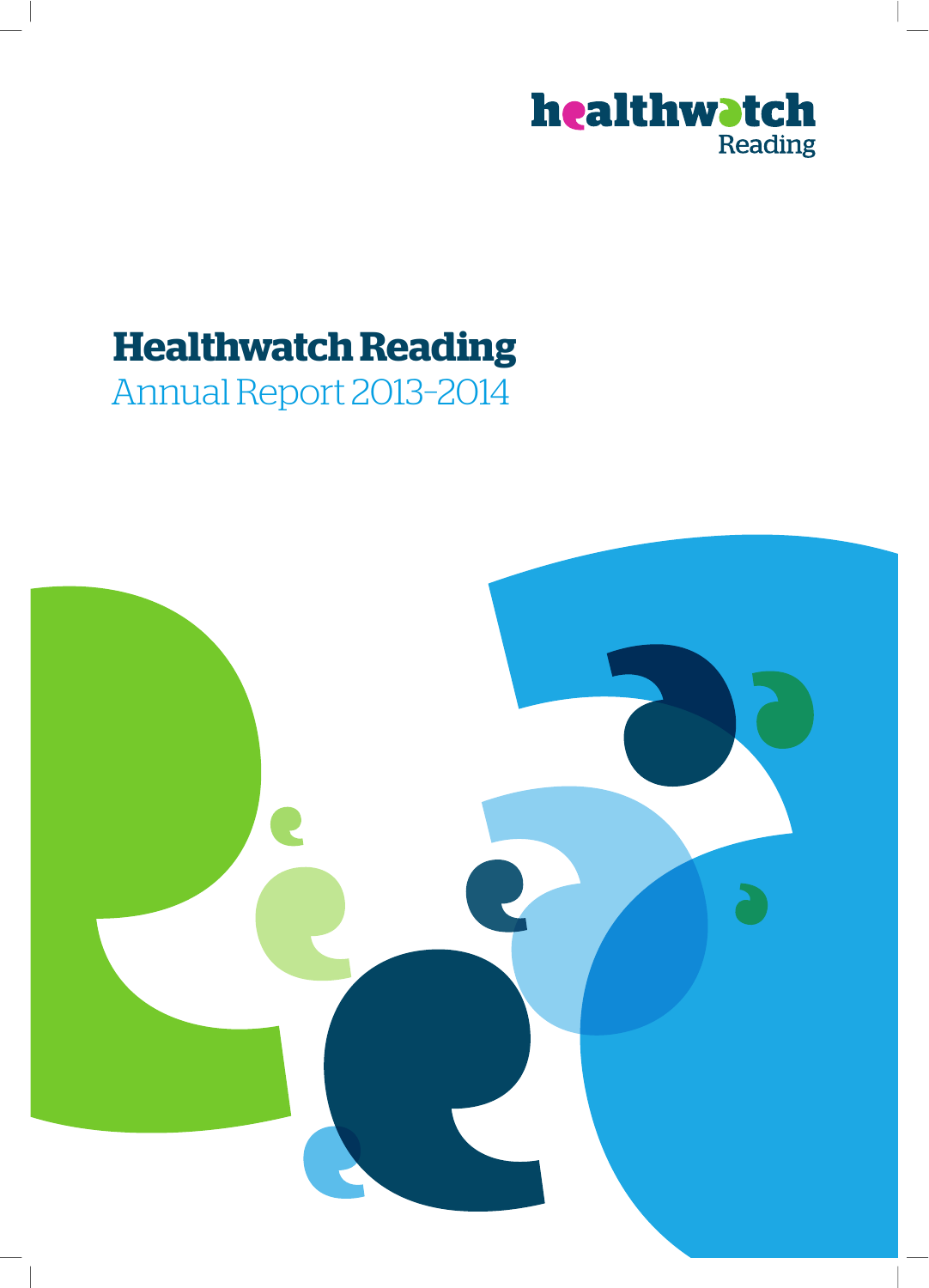# Executive Summary

Healthwatch Reading are pleased to introduce our first Annual Report. Over the past twelve months Healthwatch Reading has been developing into a robust and active organisation representing the views and experiences of local people.

Healthwatch Reading is the new local 'consumer champion for health and social care'. We help people get the best out of their local health and social care services; whether it's improving them today or helping to shape them for tomorrow. Our work involves:

- Engaging with all members of the local community, living and working in Reading who use Reading services. Their views are gathered to understand the way services are delivered
- **Influencing** the way services are designed and delivered based on evidence from those who use services. Also influencing how services are set up and commissioned by having a seat on the Health and Wellbeing Board
- **Information and Advice** Providing people with information, advice and support about local health and social care services

Healthwatch Reading was fortunate to transition from Reading Local Involvement Network including the transfer of Board and Staff to the new organisation. We recruited a group of Trustees and set up Healthwatch Reading as a Charitable Incorporated Organisation. Under this new structure the Board would be responsible for the workplan and the Trustees would oversee the development of the organisation.

It has been a very busy and successful year. We have increased our engagement with local people, carried out two key pieces of work engaging young people, and further developed our work to reach out to those groups who are seldom heard. Healthwatch Reading worked on eight different projects, resulting in a number of recommendations for improvement to local services. These involved the engagement of hundreds of local people and their time to speak with us has been invaluable in bringing about local service change. Healthwatch Reading also focused a lot of the year on developing relationships with the new Clinical Commissioning Groups (CCGs) and building on relationships with other local commissioners and providers of services. In particular working with local voluntary organisations through the setting up of a new forum called Healthwatch Voices. As a result Healthwatch Reading has received a record number of contacts from the local public and is working to support several members of our local community to raise issues and work towards improving services. This work in particular has led to the Local Authority awarding Healthwatch Reading the contract to manage and run advocacy support for those who wish to make a complaint about a NHS service. We would like to thank all our partners and supporters and our local community who have helped to make this a successful year.

#### **The Healthwatch Reading Board**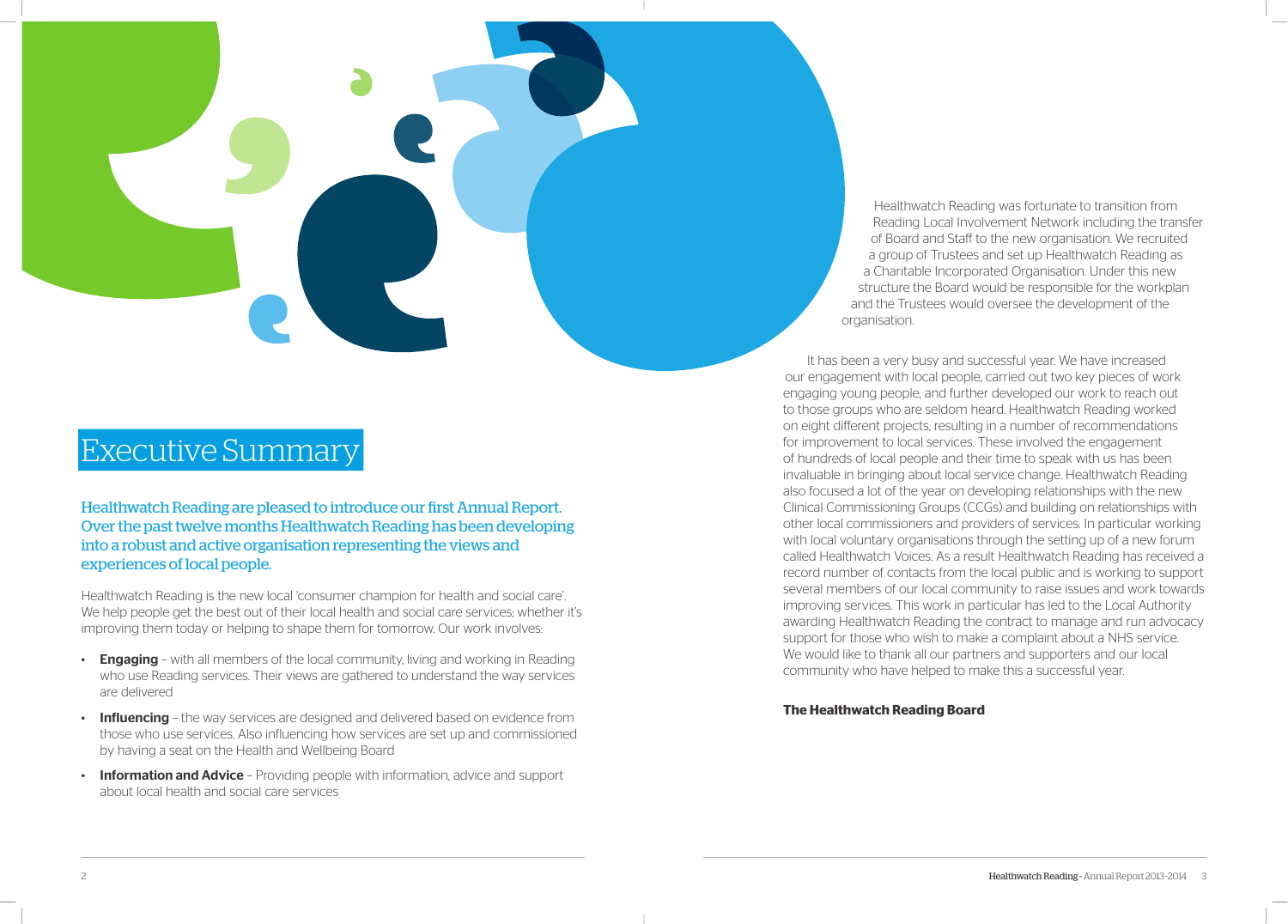2013 at a glance…

Our key events and objectives timeline

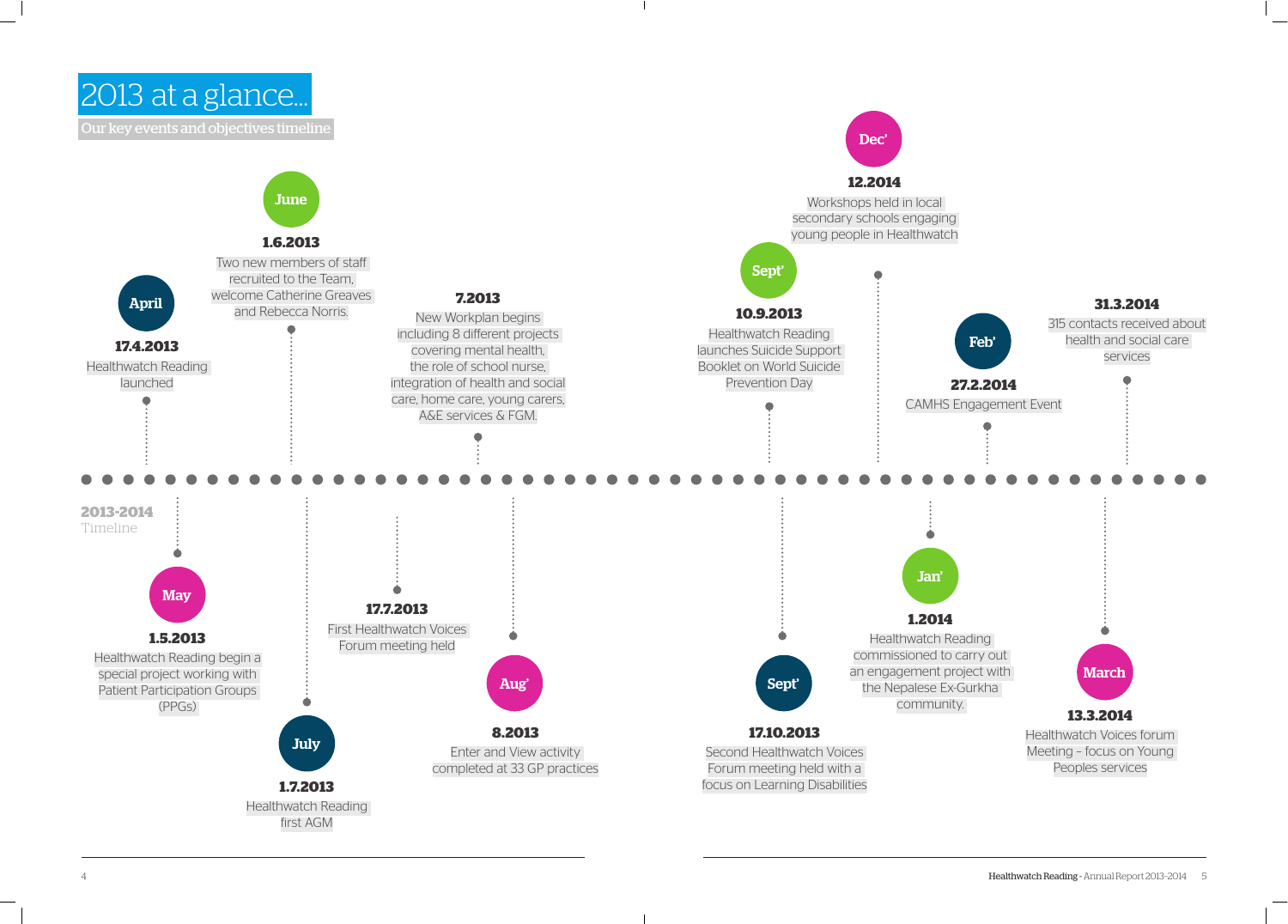## 2013 - a year in review

Our key events and objectives

#### **17.4.2013**

Healthwatch Reading launch event.

Over 100 local people and groups attended the launch event in Reading. The event outlined the role of Healtwatch Reading and how local people could get involved to influence service delivery.

#### **1.5.2013**

Two new members of staff recruited to the Team, welcome Catherine Greaves and Rebecca Norris.

Healthwatch Reading begin a special project to develop the local patient voice by working with Patient Participation Groups (PPGs) funded by a successful bid to the CCGs Partnership Development Fund. This project aims to support the development of local patient participation groups in GP surgeries across Reading. It will engage members of the community in having an active voice in shaping local health and social services and explore ways to network the groups and work more closely with Healthwatch Reading.

Linda Dobraszczyk - Public Health and Mental Health

**Tony Hall - Care for the older and Elderly** and GP services

David Shepherd – Commissioning of **Services** 

#### **1.6.2013**

Helena Turner - Community Engagement, Young People and Mental Health

#### **1.7.2013**

#### Healthwatch Reading first AGM.

At the first Annual General Meeting a new Board was elected. The Board is made up of 11 members, all of whom are local people who live or work in Reading. Two spaces on the Board were created for the

Chairs of the CCG Patient Voice Groups.The Board is made up of the following people and their area of interest and/or expertise:

Sheila Booth – Physical Disabilities and Sensory Needs

Monica Collings – Social Care

Douglas Findlay – Young People and Pharmaceutical Services

Sue Pigott – Learning Disabilities

Reverend John Rogers –Engagement with the Faith community and Social Care

#### Co-opted Members

Bernard Dominic – Chair of North and West Reading CCG Patient Voice

Carol Munt – Chair of South Reading CCG Patient Voice

- Not being included in the process
- People found that they were waiting months for their first appointment.
- There was no introduction to new care team or handover so no trust or relationship was built.

David Shepherd was nominated to be the Healthwatch representative on the Health and Wellbeing Board. He was involved in the Shadow Board and has been involved in the workshops aimed at developing and shaping the Health and Wellbeing Board.

#### **7.2013**

#### New workplan agreed by the Board

**Case Example:** A young lady found out that she was pregnant during the transition but did not know who to contact about her fears about taking medication while she was pregnant so she stopped her medication suddenly. We met with her and she was starting to feel very unwell and anxious and contacted her GP on her behalf. She discussed her issue and was assured by the GP that her medication was fine to take while pregnant so she returned to the medication regime and feels much better. The issue however was that she was unsure who to contact during the transition.

The workplan included the following focused projects. The projects were approved by the Board and were based on evidence that had been gathered from local people and the intelligence gathered by Board members. All projects involve engaging with local people through interviews and/or surveys and working with local partners or voluntary sector organisations. Once information is gathered from local people recommendations for service improvement are then made. Following this Commissioners and Providers are then asked to respond to the recommendations. The report is published and can be found on our website.

#### *1. The physical care needs of people with mental health issues, are they recognised and treated appropriately?*

Key Findings from the report, which will be published in Summer 2014.

- GPs not listening to physical health issues and treating physical complaints as part of the mental health issue.
- Always assuming that physical health issues are related to side-effects or lifestyle.
- An assumption that family/carers will be able to manage the physical health needs of their family member/person they care for.

#### *2. The transition from children's mental health services to adult mental health services*

During 2012-2013 Healthwatch Reading (then Reading LINk) carried out a project on children and adolescent mental health services and from that piece of work arose the need to explore the transition to adult services. Key findings from the report due to be published in Summer 2014:

## The workplan

Engaging with local people, partners & organisations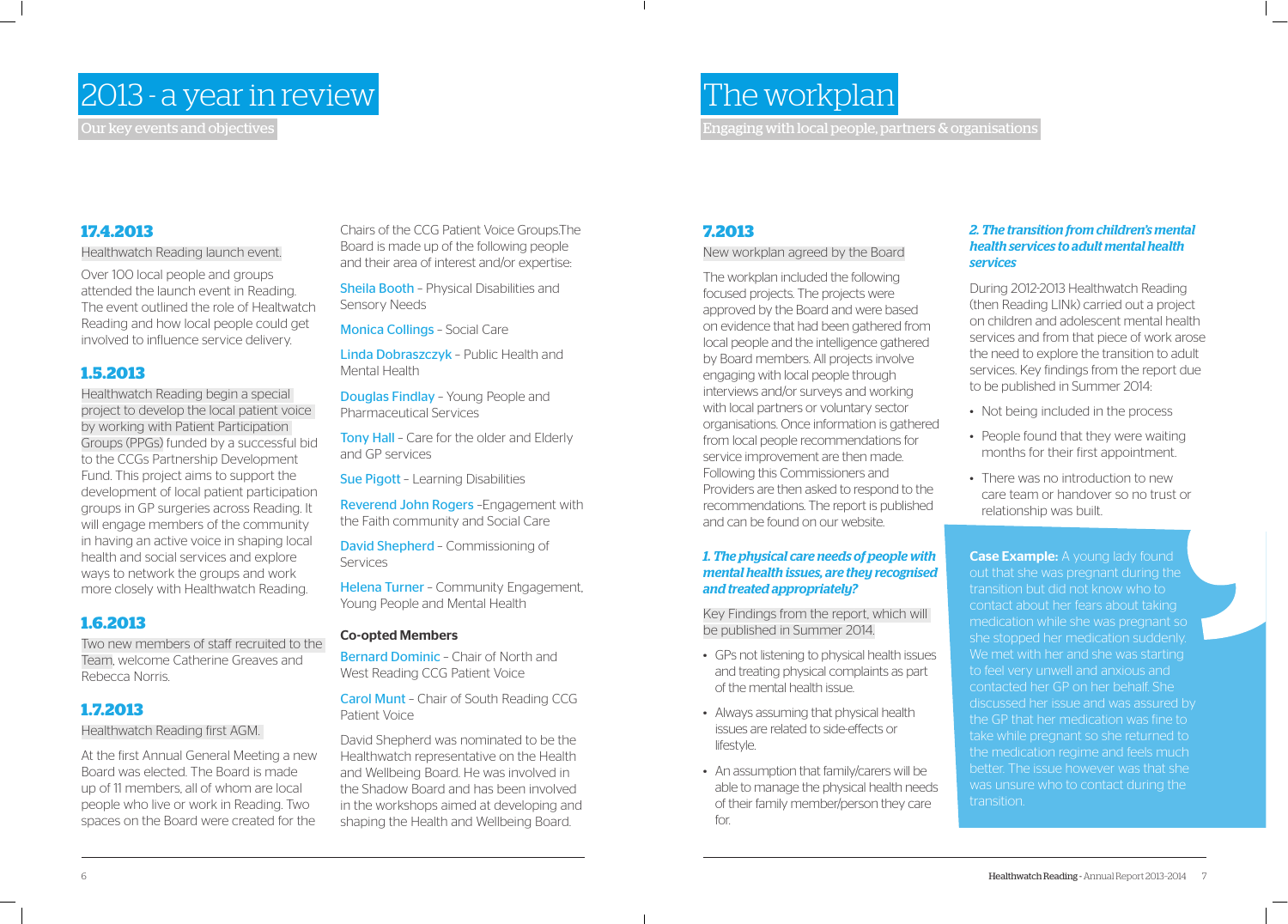## The workplan

Engaging with local people, partners & organisations



#### *4. The integration of health and social care services and the impact on those who have experienced delayed transfers of care*

This project is underway and has so far involved in-depth interviews with 7 local people who have experienced a delay in the transfer of their care out of hospital. A full report will be out by the end of 2014.

#### *5. The experience of users of home care services*

This project involved interviewing people who voices are seldom heard, in their homes about the services they receive. This was a partnership project with Adult Social Care services at Reading Borough Council.

don't just complete tasks; they also make a cup of tea, chat, make appointments on their behalf, help them out to their back gardens and seem to 'really care'.

The findings from this series of interviews echo the themes of the 2012–2013 research. In particular the latest findings reemphasise the importance of punctuality of care workers' house calls, especially for the first visit of the day, as this will follow the longest duration spent alone, for many service users. As before, the need to train care workers to communicate effectively is also highlighted, especially with those who are hard of hearing.

Overall, service users send a strong message on the importance they place on the social contact that home care workers provide, especially for those unwilling or unable to leave their homes. Service users say the best care workers

The findings from this report will be used to inform the performance indicators for providers and "inform the ongoing development of the new 'frail elderly pathway in Reading. This pathway aims to support people to stay in their own homes for longer, prevent unnecessary admissions to hospital, and help them recover after periods of illness or injury. New local multidisciplinary teams will meet regularly to agree joint health and social care packages for service users, and a named, lead professional will be allocated to each service user." Joint response from Suzanne Westhead, Head of Adult Social Care: Reading Borough Council and Gabrielle Alford, Director of Joint Commissioning: Berkshire West CCGs.

#### *6. The experiences of health and social care services by young carers*

Key findings:

- Young carers want and need more support from teachers and school nurses.
- Young carers want peer support from specific young carer groups.
- Contact with/referrals to GPs is nonexistent.

*3. Exploring the role of specialist school nurses to support the mental health of young people in secondary schools*

This project was organised in partnership with the Youth cabinet and a survey of 170 local young people was carried out. Key Findings:

- 47% of young people did not know when the school nurse was available in their school.
- 58% did not know or were unsure how to contact their school nurse
- 52% of young people wanted to be able to contact their school nurse via email.
- 50% of respondents would consider talking to a school nurse about their mental health.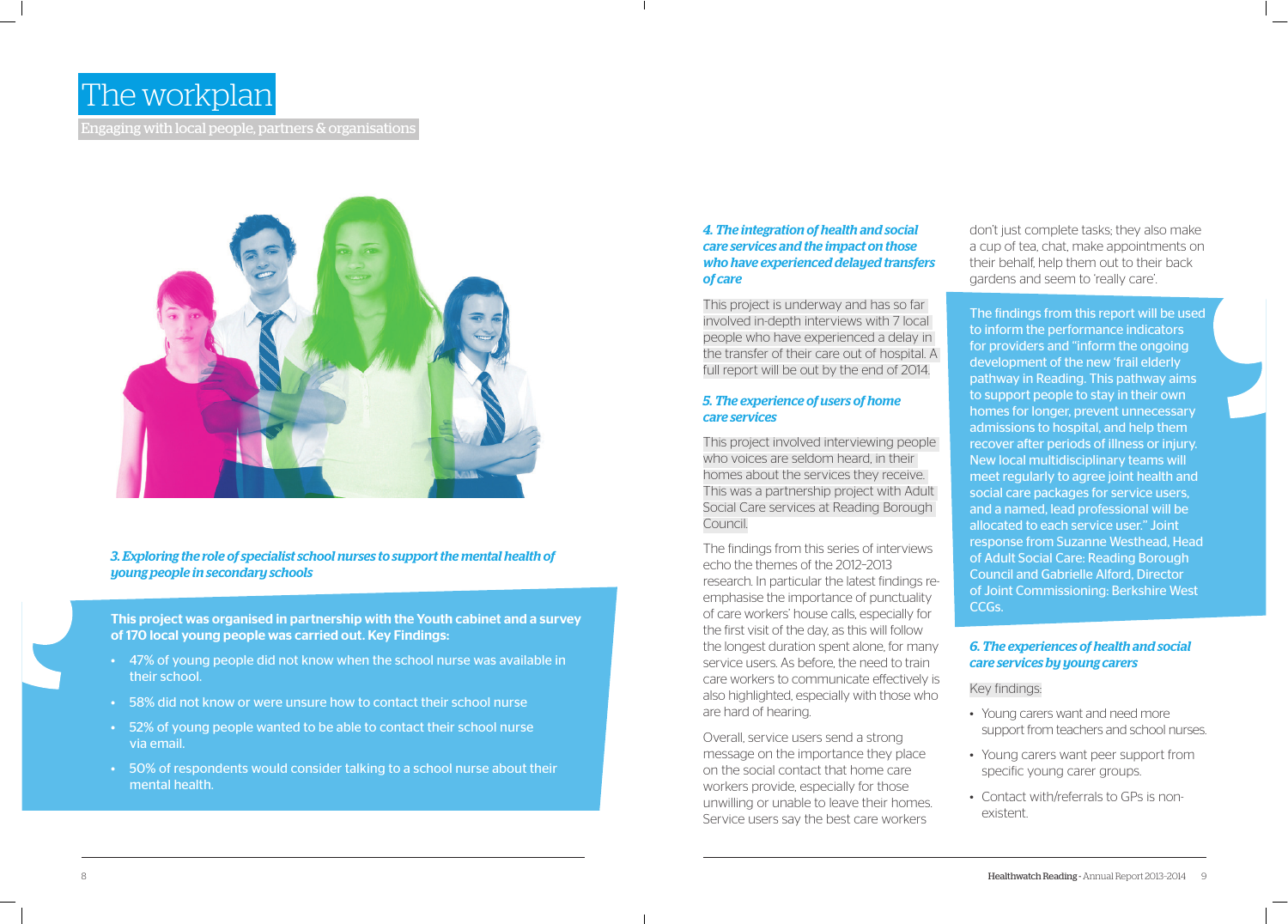## Our workplan

Engaging with local people, partners & organisations

#### **17.7.2013**

First Healthwatch Voices Forum meeting held.

Healthwatch Voices is a quarterly forum set up by Healthwatch Reading in order to work better with the Voluntary sector and represent the views of their users. Each forum has a theme and involves networking and gathering the views from the sector and sharing these with Providers and Commissioners. The first meeting included a workshop on the importance of monitoring and creative ways to collect feedback from users.

#### **10.9.2013**

Healthwatch Reading launches Suicide Support Booklet on World Suicide Prevention Day.

Healthwatch Reading had previously worked on a project to explore the number of suicides at Prospect Park Hospital. As a result of this work Healthwatch Reading spoke to families about their experiences and learned that there was a lack of information and support available to them. Therefore in discussion with CRUSE Bereavement Care, No.5 Counseling Agency, Daisy's Dream and The Coroners Court Support Service, Healthwatch Reading established a working group to produce a booklet outlining support services available to families at every stage of the process. This booklet was launched on



We found that reception staff could be better informed about their PPG in order to encourage patients to join their PPG. We found that some surgeries were good at putting information into their waiting rooms but a high number of surgeries did not display information about their

October 10th by Board Member Linda Dobraszczyk who lost her daughter to suicide. "What families really need when a loved one carries out a suicide is a warm, independent human to help them through the practical and grieving process. I believe this new guide will be a fitting legacy of Eva's, which will help families find the support they need."

### **17.10.2013**

Second Healthwatch Voices Forum held with a focus on Learning Disabilities. This event was held in partnership with charity Talkback and was partly led by service users, helping services understand the best ways to work and communicate with them.

#### **12.2013**

We are very keen to do this and are currently exploring the idea of developing a Polish-language mobile app which will provide information about NHS services and help direct people to the most appropriate service. We believe this app is the most appropriate way to respond to the information needs of this community.

> Enter and View activity completed, visiting 33 GP practices to assess their knowledge of and access to the Patient Participation Groups at their surgery. We reviewed information on GP practice websites, we asked reception staff about how to join the PPG, what the PPG did and reviewed PPG information available to patients in waiting rooms.

*7. To understand the level of use of A&E by the Polish community and promote education on appropriate use of services.*

#### Key Findings:

- 79% of respondents reported that they registered with a GP when they first arrived in the UK.
- The Walk-In Centre in Broad Street Mall is well used by this community and 47% of all respondents had used it at least once since moving to Reading.
- Knowledge of the 111 service was reported as very low, by the focus group.
- 41% of respondents reported they or a member of their immediate family had attended the Emergency Department (ED) at the Royal Berkshire Foundation Trust (RBFT), at least once within the past year.
- 64% of respondents reported that they had travelled back to Poland to access healthcare services there, since moving to the UK.

Key recommendation made to the CCGs:

'Provide more written information in Polish about NHS services'

Response to recommendation by the CCG:

The project has highlighted that there is a lack of awareness of the Out of Hours GP Service (Westcall) and the NHS 111 Service and identified a need for the local NHS to provide more written information in Polish about these services.

#### *8. Female Genital Mutilation*

During an information and awareness event for Berkshire organisations regarding FGM several issues were raised regarding reporting and safeguarding. We are aware that numbers are expected to rise in our locality over the next three years due to immigration patterns so Healthwatch Reading took it as an issue, to look at policies and procedures in place in Reading safeguarding babies and girls. Information requests were sent to Royal Berkshire Hospital and the Child Protection at Reading Borough Council. The information sent back highlighted a discrepancy in the information and closer working is recommended. This report will be published in Autumn 2014

## 2013 - a year in review Our key events and objectives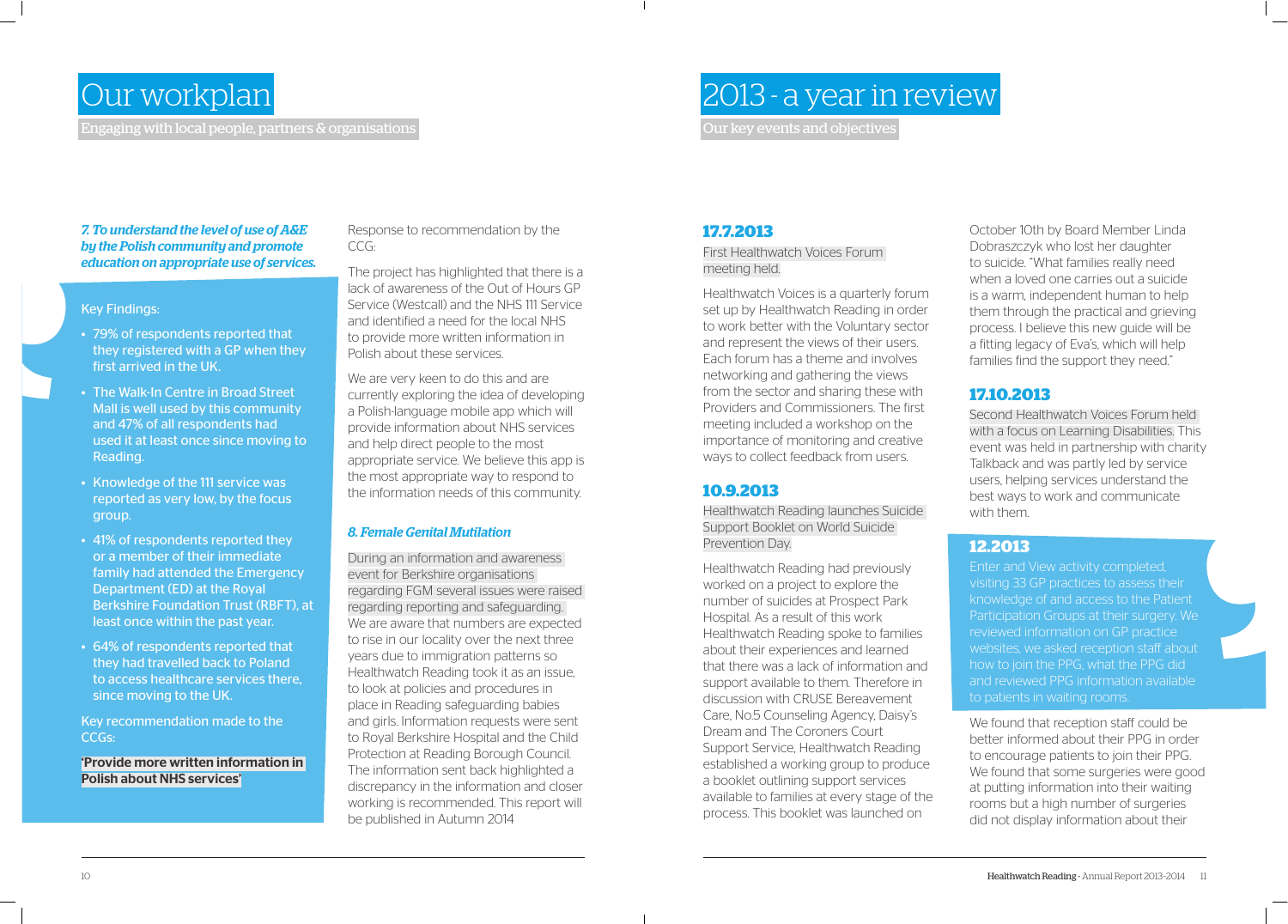## 2013 - a year in review

Our key events and objectives

## 2013 in numbers

The numbers of people talking to us

# 315

#### Number of contacts for the year

Most contacts relate to these top three services:

19%

GP Services

15%

#### Royal Berkshire Foundation Trust



Mental Health services

Case Study: Supporting GP patients Mrs O'Reilly contacted Healthwatch Reading with what she thought was a minor issue, but one that affected her experience every time she visited her GP practice. As a mother of three young children, she liked that her GP surgery had a space within the waiting area, just for children, which helped keep them occupied while they waited. It was especially a godsend when appointment times ran over, sometimes up to an hour. But one day she went in discovered the waiting room had been changed around to integrate more with the next-door pharmacy, and the children's area had disappeared. Healthwatch Reading agreed to log her feedback – anonymously – and it was fed back in the regular reports Healthwatch Reading submits to local GP practices. Healthwatch Reading also suggested Mrs O'Reilly raise the issue with the practice's Patient Participation Group – which tries to resolve these kinds of issues. Mrs O'Reilly fed back her concerns via a survey the PPG handed out during her next visit to her GP. She was surprised to find a few weeks later that a children's table and chairs and another toy had been set up in the waiting room to help keep children occupied during the waits. "I really wasn't sure if giving feedback would make any difference but I can say now I'm glad I spoke up – it's just a little change but it means my children, and other kids that parents bring in, don't get bored and start shouting or running around the waiting room, which would annoy all the other patients as well."

PPG, while reporting they did not get interest from patients to join the PPG. A full report is available on our website.

#### **1.2014**

Healthwatch Reading commissioned to carry out an engagement project with the Nepalese Ex-Gurkha community. The aim of the project is to gather an understanding of how the Nepalese Ex-Gurkha community accesses health services and their experiences of these services.

#### **27.2.2014**

CAMHS Engagement Event

Following the recent publication of a report published by Healthwatch Reading in 2013 on local peoples experiences of Children and Adolescent Mental Health Services (CAMHS), Healthwatch Reading came together with Reading Families Forum and Reading Children's and Voluntary youth Services (RCVYS) to hold an event to share learning and hear feedback to the report.

This event focused on bringing those involved in working with young people who use the CAMHS service, parents and carers and the providers and commissioners of CAMHS. This included Berkshire Healthcare Foundation Trust and the Commissioning Support Unit, parents, carers and the local youth and education services.

#### Key findings:

- Better communication is needed between CAMHS and other services, as this will improve outcomes for families.
- Better promotion of the CAMHS service and a much clearer definition of what CAMHS is and what do they do.
- A named contact that other professionals can contact for information and updates.
- More multi agency working between health, education and support services to improve outcomes for families.
- Recognition of families and the expertise that parents have when it comes to their child.
- Emphasis on the family as a whole.
- Clearer more effective information about complaints.
- Long waits for diagnosis and lack of information affect all areas of the child's and the family's life.

#### **13.3.2014**

Healthwatch Voices Forum Meeting focusing on young peoples services. This meeting included presentations from local young people on their experiences of counseling support services and being young carers, directly sharing these with providers and commissioners.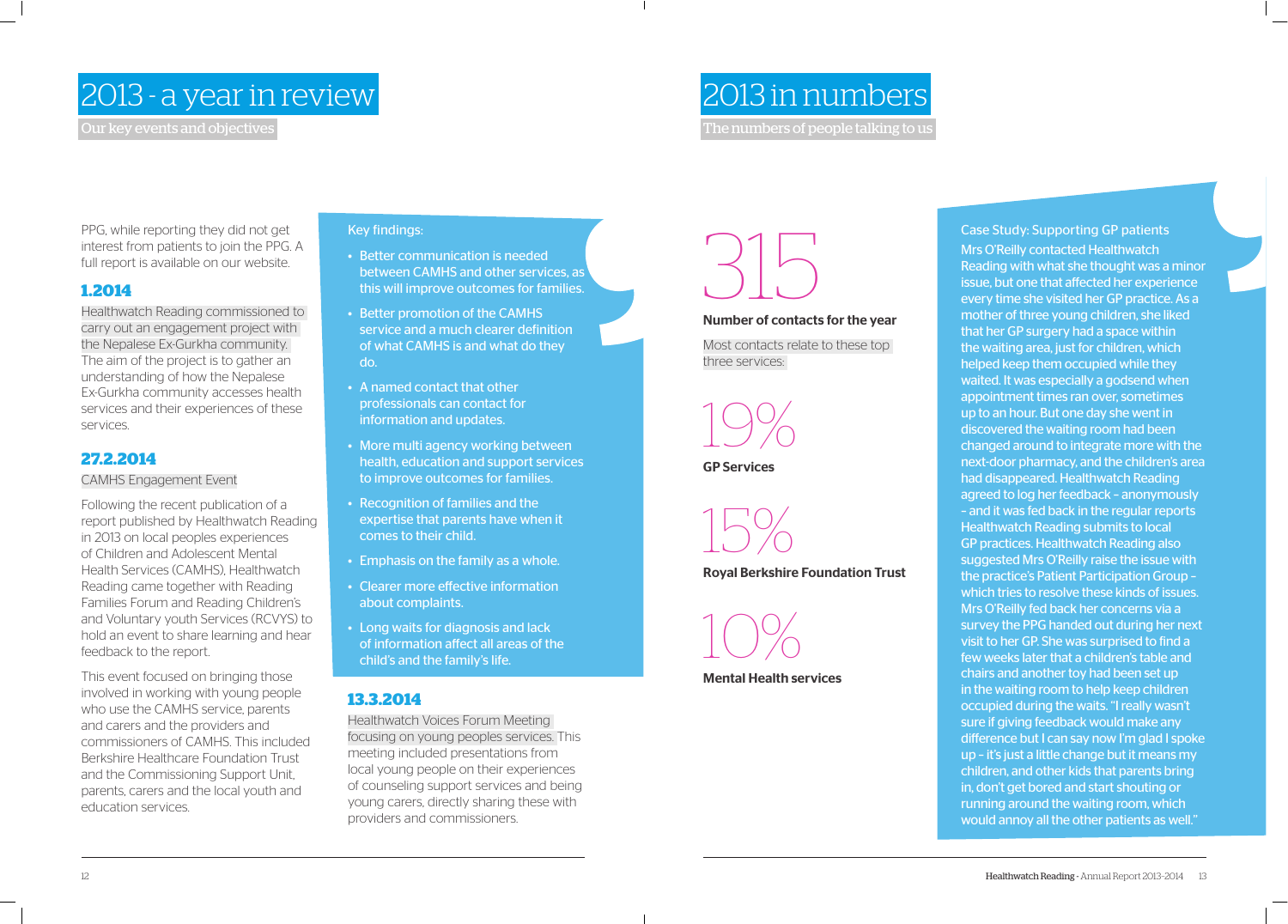## Strengthening the voice

How we are engaging and involving local people

## Financial statement

Our income and expenditure for the financial year

## Healthwatch Reading Accounts 01.04.13 – 31.03.14

Income & Expenditure 1 April 2013 -31 March 2014

|                                                 | <b>Healthwatch Reading PDF/PPG Support</b> |         |        |        | <b>TOTAL</b> |         |
|-------------------------------------------------|--------------------------------------------|---------|--------|--------|--------------|---------|
| Grant income                                    |                                            | 130,311 |        | 21,667 |              | 151,978 |
|                                                 |                                            |         |        |        |              |         |
| <b>Staff Costs</b>                              | 79,880                                     |         | 16,602 |        | 96,482       |         |
| Volunteer                                       | 886                                        |         |        |        | 886          |         |
| Governance                                      | 120                                        |         |        |        | 120          |         |
| Premises                                        |                                            |         |        |        |              |         |
| Administration                                  | 1,107                                      |         |        |        | 1,107        |         |
| Marketing                                       | 3,323                                      |         |        |        | 3,323        |         |
| Activities                                      | 6,238                                      |         |        |        | 6,238        |         |
| ICT                                             | 1,440                                      |         |        |        | 1,440        |         |
| Finance & Fundraising                           |                                            |         |        |        |              |         |
| Legal & Professional                            |                                            |         |        |        |              |         |
| Contingency / recharges                         | 16,880                                     |         | 5,065  |        | 21,945       |         |
| <b>Total Expenditure</b>                        |                                            | 109,875 |        | 21,667 |              | 131,542 |
| <b>Surplus / (Deficit) for the year</b>         |                                            | 20,436  |        |        |              | 20,436  |
| <b>Funds brought forward 1st April 2013</b>     |                                            | 21,802  |        |        |              | 21,802  |
| <b>Funds carried forward 31st March</b><br>2014 |                                            | 42,238  |        |        |              | 42,238  |



- Involvement in **30** different local networks and groups that we meet with regularly
- Organised **27** targeted Engagement events with local people involving **643** people
- Worked on **8** focused projects involving **300** local people
- Took part in **25** local events and engaged with approx **600** people

Healthwatch Reading is involved with a large number of local networks and partnerships in order to gather the views of as many people as possible. Our engagement includes organising events and focus groups, being out in the community, at community events as well as working on more targeted projects.

An important part of this engagement is the Healthwatch network. This network is made up of the following and is where we go to recruit volunteers for projects, share information and ask for feedback and includes local people and local groups and organisations:

Reference Group Membership - **662**

Likes & Friends on Facebook - **50**

Twitter Followers - **1655**

#### Healthwatch Reading Year 2…

Healthwatch Reading goes into its second year with a good network of contacts and a full team committed to continuing the good work developed in the first year. We will be conducting a Reflective Audit of our first year to highlight some key early learning points that will help our development in the coming years. In addition as of April 1st 2014 Healthwatch Reading will also be managing and running the Advocacy Support Service for those wishing to make a complaint about a NHS service, one of a very limited number of Healthwatchs awarded this contract across the country.

Healthwatch Reading will be looking to expand the numbers, knowledge and skills of its Board to ensure we are capturing the views and needs of our diverse community. We will focus the year on a number of key projects including the Integration of Health and Social Care Services and will continue with our efforts to promote Healthwatch Reading and engage members of the public in our work, as well as gather people's experiences and ensure their voices are heard.

© Healthwatch Reading 2014